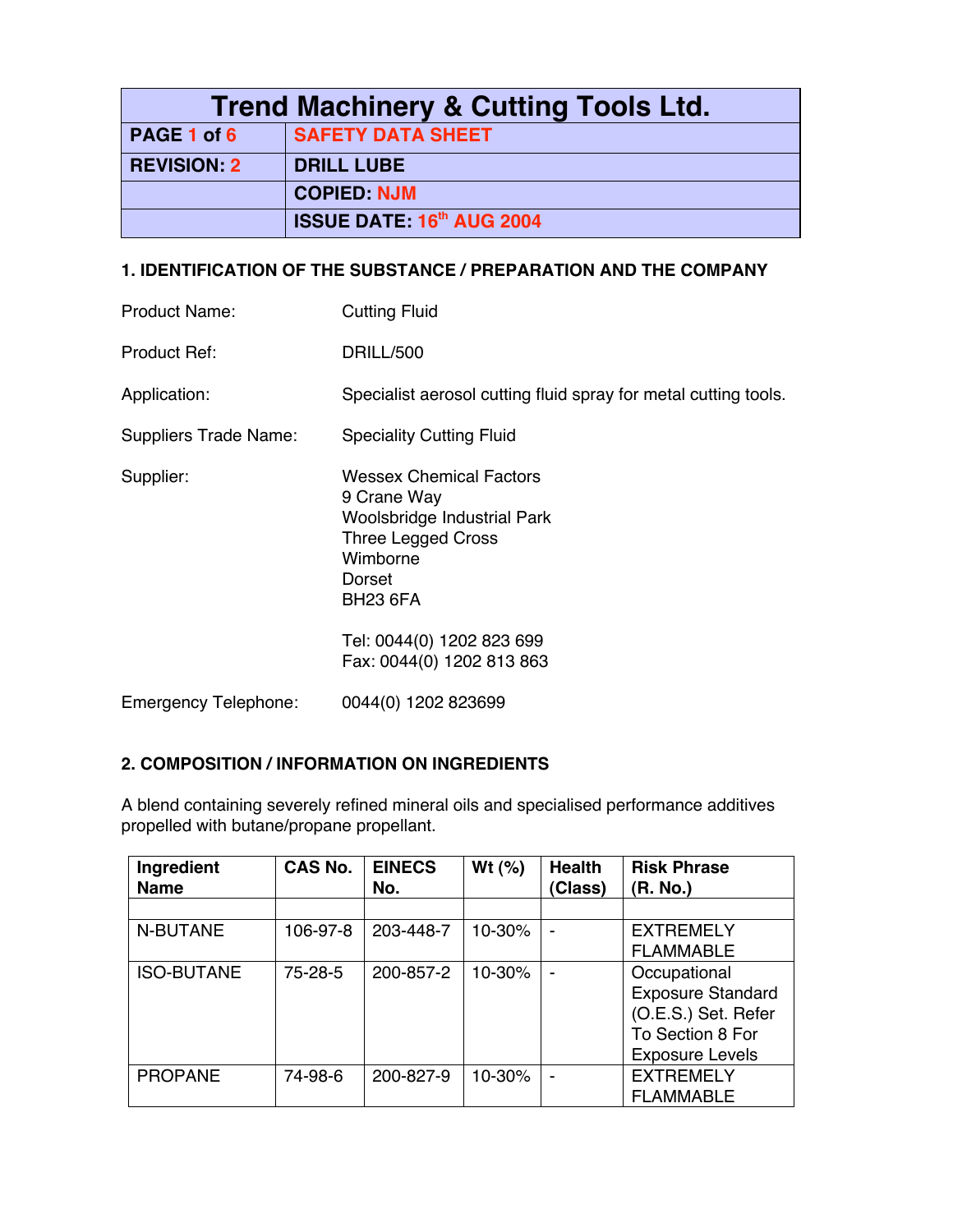| <b>Trend Machinery &amp; Cutting Tools Ltd.</b> |                                  |  |
|-------------------------------------------------|----------------------------------|--|
| PAGE 2 of 6                                     | <b>SAFETY DATA SHEET</b>         |  |
| <b>REVISION: 2</b>                              | <b>DRILL LUBE</b>                |  |
|                                                 | <b>COPIED: NJM</b>               |  |
|                                                 | <b>ISSUE DATE: 16th AUG 2004</b> |  |

### **3. HAZARD IDENTIFICATION**

Main hazard: Product is not classed as hazardous under Chemicals (Hazard Information and Packaging) Regulations 1993, however common-sense precautions must be observed.

## **4.1 FIRST-AID MEASURES (SYMPTONS)**

| Skin contact: | There may be irritation and redness at the site of contact.                                                                                                      |
|---------------|------------------------------------------------------------------------------------------------------------------------------------------------------------------|
| Eyes contact: | There may be irritation and redness at the site of contact.<br>Corneal burns at the site may occur.                                                              |
| Inhalation:   | Exposure may cause coughing or wheezing. There may be<br>congestion of the lungs causing severe shortness of breath.<br>There may also be loss of consciousness. |
| Ingestion:    | Nausea and stomach pain may occur. There may be vomiting<br>and diarrhea. There may be loss of consciousness.<br>Convulsions may occur.                          |

# **4.2 FIRST-AID MEASURES (ACTIONS)**

| Skin contact: | Remove all contaminated clothes and footwear immediately<br>unless stuck to the skin. Drench the effected skin with<br>running water for 10 minutes or longer if substance is still on<br>skin. Transfer to hospital if there are burns or symptoms of<br>poisoning. |
|---------------|----------------------------------------------------------------------------------------------------------------------------------------------------------------------------------------------------------------------------------------------------------------------|
| Eyes contact: | Rinse well with large quantities of clean water. If irritation<br>Persists, seek medical attention.                                                                                                                                                                  |
| Inhalation:   | Move patient to fresh air. Seek medical attention if difficult<br>persists.                                                                                                                                                                                          |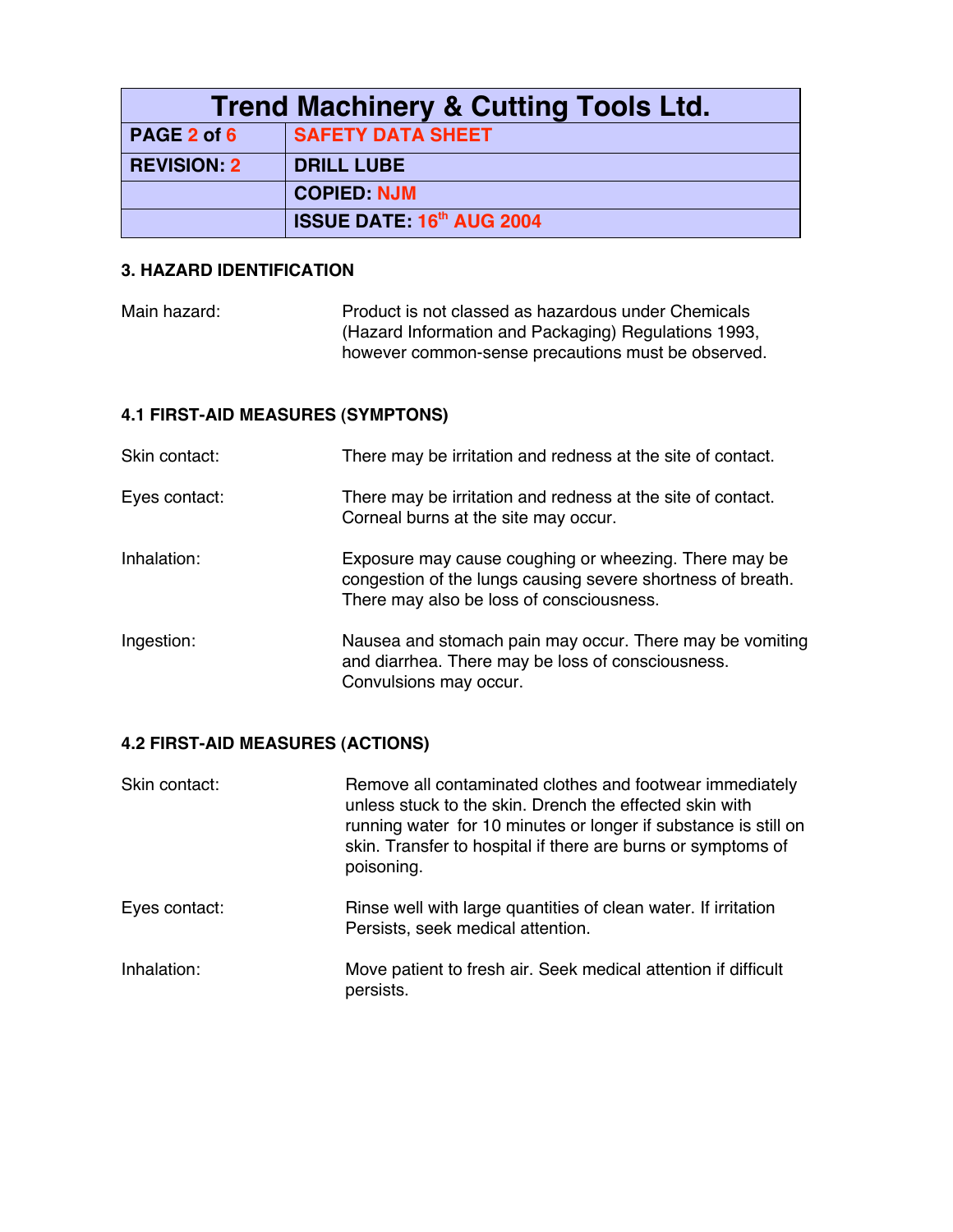| <b>Trend Machinery &amp; Cutting Tools Ltd.</b> |                                  |  |
|-------------------------------------------------|----------------------------------|--|
| PAGE 3 of 6                                     | <b>SAFETY DATA SHEET</b>         |  |
| <b>REVISION: 2</b>                              | <b>DRILL LUBE</b>                |  |
|                                                 | <b>COPIED: NJM</b>               |  |
|                                                 | <b>ISSUE DATE: 16th AUG 2004</b> |  |

#### **5. FIRE-FIGHTING MEASURES**

Fire fighting measures: Heating aerosol containers whether full or empty will cause pressure rise, with risk of bursting. Bursting cans can be forcibly ejected from a fire. In case of fire aerosol cans should be kept cool by using water spray. Product contains a butane-based propellant. Butane/air mixtures 1.8% to 9% are explosive.

#### **6. ACCIDENTAL RELEASE MEASURES**

Clean-up procedures: Accidental release would not normally occur with aerosols, however if a can or cans were leaking ensure good ventilation and that all sources of ignition are removed.

#### **7. HANDLING AND STORAGE**

| <b>Storage Precautions:</b> | Store away from children.                                     |
|-----------------------------|---------------------------------------------------------------|
|                             | Store in a dry store in an upright position away from sources |
|                             | of heat including the sun.                                    |
|                             | Store away from flammable and corrosive products.             |
|                             | 8. EXPOSURE CONTROLS / PERSONAL PROTECTION                    |

Exposure controls: Use only according to directions. Avoid excessive use in confined areas. Do not use near flames, hot or incandescent material. Never puncture or incinerate aerosol cans even when empty.

| Occupational Exposure |                  |
|-----------------------|------------------|
| Limit (O.E.S.):       | N-BUTANE         |
|                       | L.T.E.L. 8 hours |

ISO-BUTANE S.L.T.E.L. 15 minutes - 750 pm

 $-600$  pm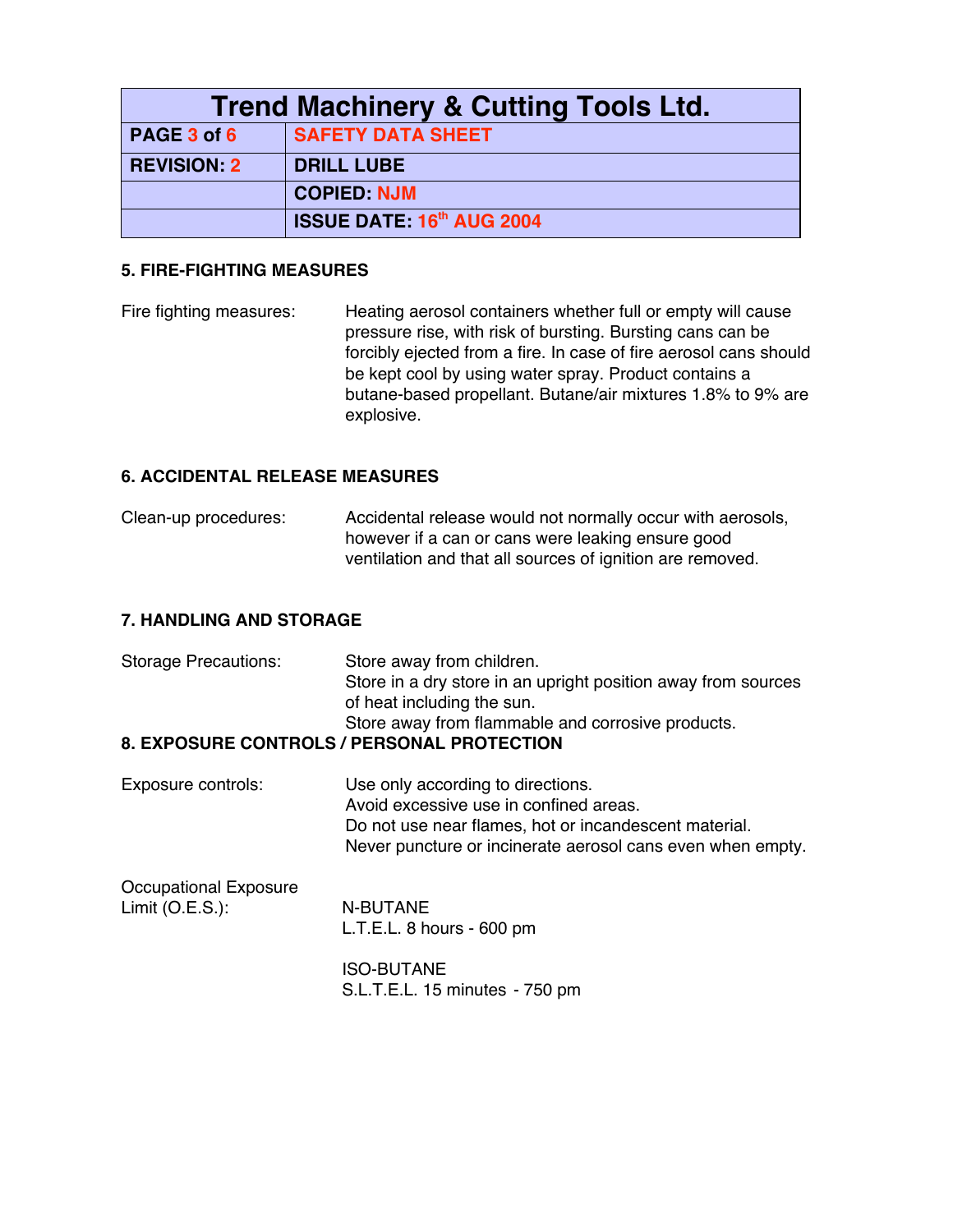| <b>Trend Machinery &amp; Cutting Tools Ltd.</b> |                                  |  |
|-------------------------------------------------|----------------------------------|--|
| PAGE 4 of 6                                     | <b>SAFETY DATA SHEET</b>         |  |
| <b>REVISION: 2</b>                              | <b>DRILL LUBE</b>                |  |
|                                                 | <b>COPIED: NJM</b>               |  |
|                                                 | <b>ISSUE DATE: 16th AUG 2004</b> |  |

# **9. PHYSICAL AND CHEMICAL PROPERTIES**

| Physical state: | Oil.                          |
|-----------------|-------------------------------|
| Colour:         | Clear amber.                  |
| Odour:          | Low "oily odour".             |
| Flash point:    | Propellant less than -74°C.   |
| Solubility:     | Insoluble in water.           |
| Density:        | 0.822kg/litre (can contents). |
| pH:             | Not applicable.               |

# **10. STABILITY AND REACTIVITY**

| Conditions to avoid: | Avoid temperatures greater than $50^{\circ}$ when aerosol cans are |
|----------------------|--------------------------------------------------------------------|
|                      | likely to explode to increased internal pressures.                 |

## **11. TOXICOLOGICAL INFORMATION**

|           | No significant health hazard when properly used for the<br>application it was designed for. Effects due to overexposure<br>when: |
|-----------|----------------------------------------------------------------------------------------------------------------------------------|
| Inhaled:  | Acute exposure will cause irritation of nose and throat and<br>may cause headache, nausea and dizziness.                         |
| Ingested: | Accidental ingestion is unlikely due to the nature of the<br>product and packaging.                                              |
| Skin:     | Regular or prolonged contact may lead to skin problems such<br>as dermatitis.                                                    |
| Eyes:     | Product will cause irritation and redness.                                                                                       |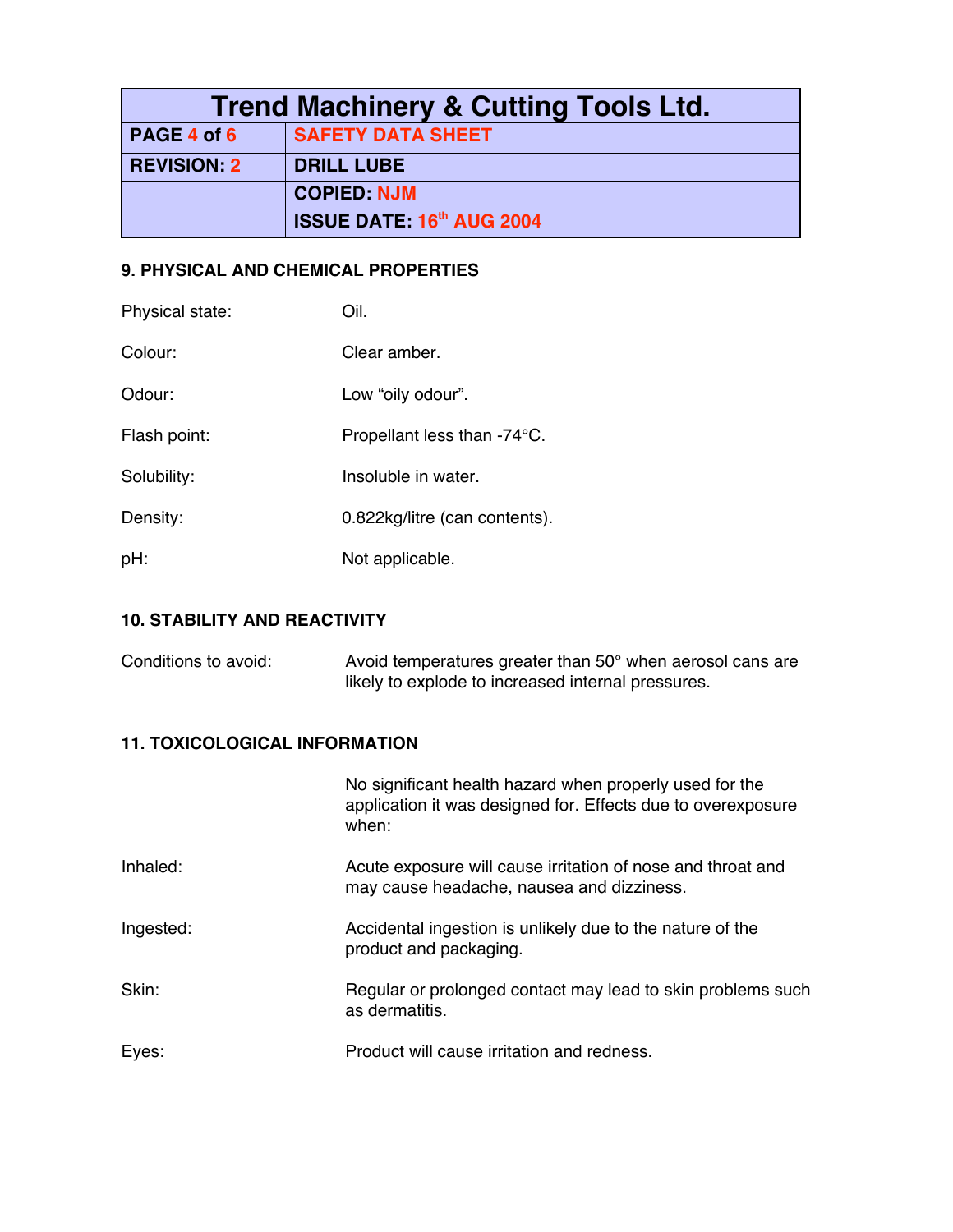| <b>Trend Machinery &amp; Cutting Tools Ltd.</b> |                                  |  |
|-------------------------------------------------|----------------------------------|--|
| PAGE 5 of 6                                     | <b>SAFETY DATA SHEET</b>         |  |
| <b>REVISION: 2</b>                              | <b>DRILL LUBE</b>                |  |
|                                                 | <b>COPIED: NJM</b>               |  |
|                                                 | <b>ISSUE DATE: 16th AUG 2004</b> |  |

### **12. ECOLOGICAL INFORMATION**

Ecological information: Whilst this product could not be considered biodegradable, it would not normally be expected to enter a water discharge system.

### **13. DISPOSAL CONSIDERATIONS**

Disposal method: Dispose in licensed special waste.

### **14. TRANSPORT INFORMATION**

| Road<br><b>ADR UN No:</b>     | 1950            |
|-------------------------------|-----------------|
| Classification code:          |                 |
| ADR class:                    | 2               |
| Shipping name:                | <b>AEROSOLS</b> |
| Rail<br>RID UN No:            | 1950            |
| Classification code:          |                 |
|                               |                 |
| Shipping name:                | <b>AEROSOLS</b> |
| Sea<br><b>IMDG/IMO UN No:</b> | 1950            |
| Class:                        | 9               |
| Packaging group:              | Ш               |
| Trem card No:                 | 4               |